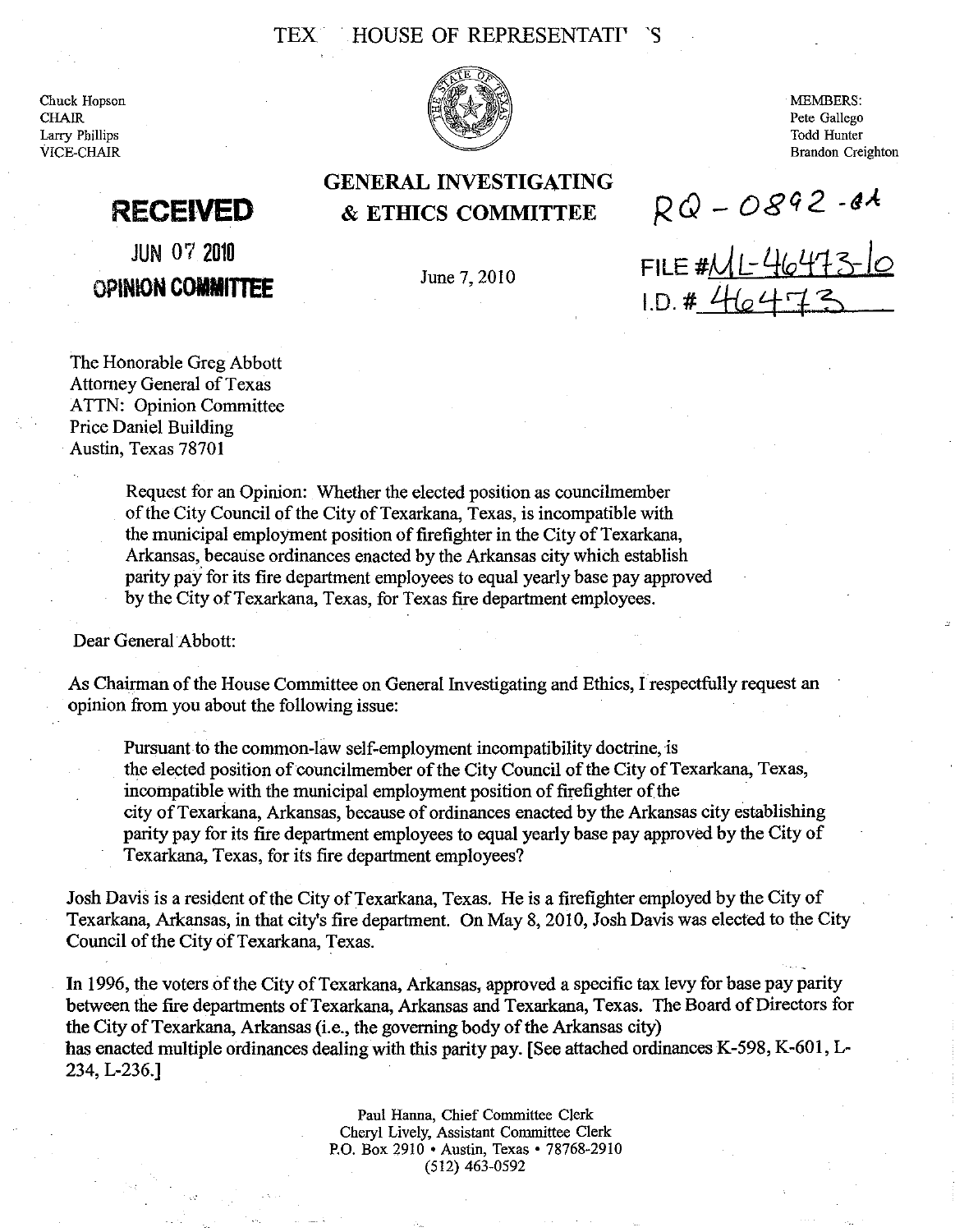Request for Attorney General's G<sub>, ion</sub> June 7, 2010 Page 2

Ordinance L-236 defines parity in this context: "the yearly base pay for each member of the Texarkana, Arkansas Fire Department is equal to the yearly base pay of their Texarkana, Texas Fire Department counterparts." That ordinance also provides various formulas for achieving parity in the Arkansas city fire department employees' salaries based upon municipal fund balance levels.

Consistent with Texas Attorney General Opinions GA-0031 (2003) and DM-267 (1993), it is presumed that the City of Texarkana, Arkansas, would not be deemed a 'business entity' within Local Government Code Chapter 171, and therefore Chapter 171 would not be applicable to the issue presented. If, however, in your opinion, Chapter 171 would be applicable, then please address that issue. DM-267 left open the issue of the common-law doctrine of incompatibility. Mr. Davis has stated publicly he will abstain from voting on any budget item dealing with fire department salaries because of the parity pay ordinances of Texarkana, Arkansas. (See attached May 9,2010, news article from the *Texarkana Gazette.)* However, abstention on a matter which gives rise to incompatibility does not remedy such incompatibility.

The Office of Attorney General has frequently held that the "self-employment" portion of the commonlaw doctrine of incompatibility prohibits "an individual from holding an office and at the same time holding an employment that is subordinate to the office." [Letter Opinion No. 94-070, 1994; Attorney General Opinion DM-55, 1991]

Letter Opinion No. 97-034 makes clear that an employee of a municipal fire department may not simultaneously serve as a city commissioner of the same municipality. If Mr. Davis was a firefighter employed by the City of Texarkana, Texas, prior Attorney General opinions make clear while he could become a candidate for the City Council of the City of Texarkana, Texas, without resigning his municipal employment, he could not simultaneously serve as both a municipal employee and a councilmember. It makes sense, both from legal and public policy perspectives, that a municipal employee cannot hold a municipal office which would allow him to vote for a raise of his own municipal salary.

With the parity pay ordinances enacted by the City of Texarkana, Arkansas, a councilmember of the City of Texarkana, Texas is in a position to vote for an increase in the salary of the Arkansas city's fire department employees when approving salary increases for the Texas city's fire department employees. Because of the Arkansas city's parity pay ordinances, is Mr. Davis' elected position as councilmember of the City Council of the City of Texarkana, Texas, incompatible with his employment position as firefighter with the City of Texarkana, Arkansas, under the common-law self-employment incompatibility doctrine? Under the circumstances presented, does Texas law require Mr. Davis to choose between his elected Texas position and his Arkansas municipal employment?

I respectfully request an opinion from you regarding this issue.

Chuck Hopson

Chuck Hopson State Representative District II

Enclosures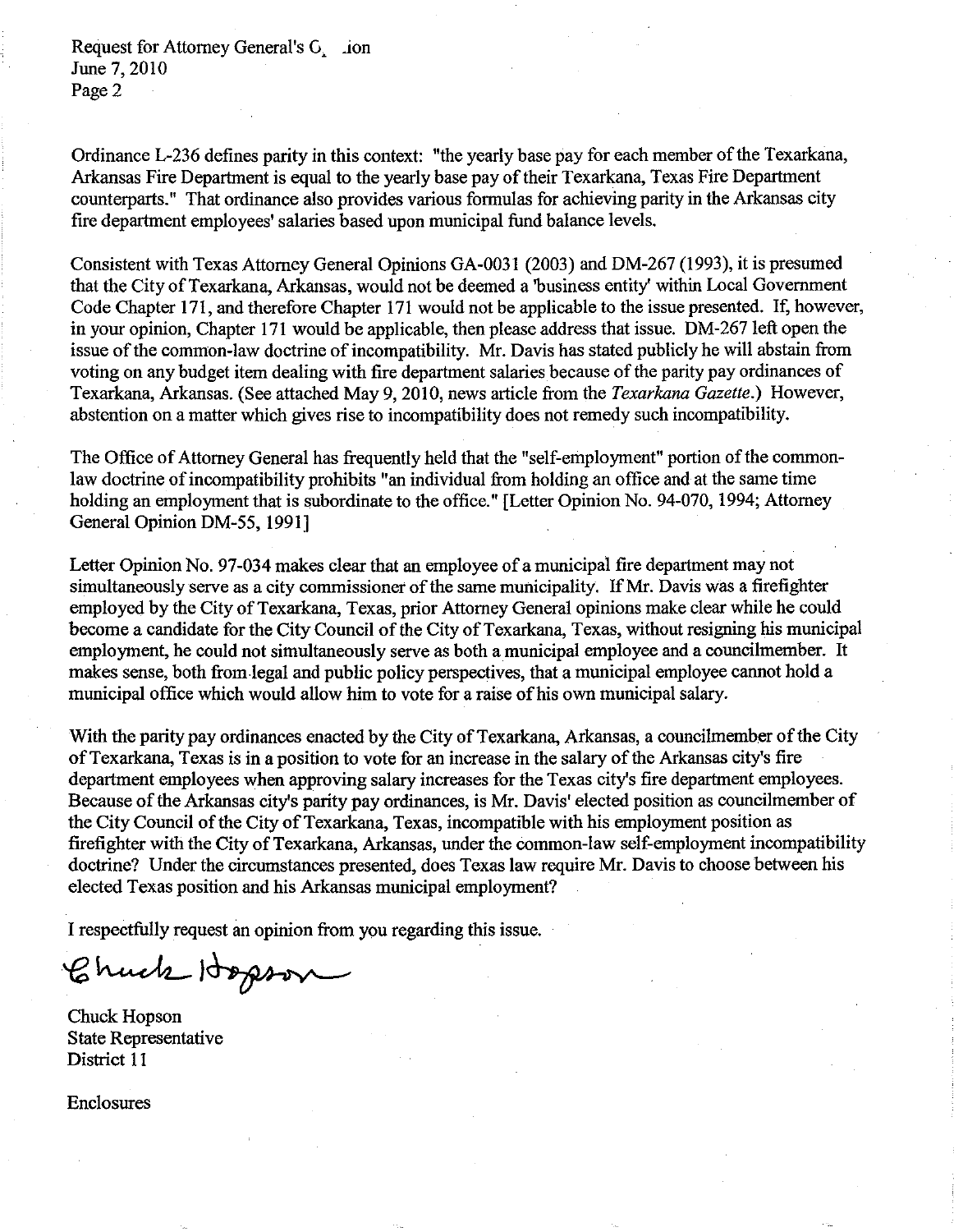## ORDINANCE NO. K-598

#### AN ORDINANCE PROVIDING FOR THE LEVY OF A ONE-FOURTH OF ONE PERCENT (%%) SALES AND **USE** TAX **WITHIN** THE **CITY** ·OF TEXARKANA, ARKANSAS: AND PRESCRIBING OTHER MATTERS PERTAINING THERETO.

WHEREAS, electors of the City of Texarkana, Arkansas, pursuant to the provisions of Arkansas Code Annotated §28-76-213, have filed petitions requesting the levy of a one-fourth of one percent (%%) sales and use tax within the City of Texarkana, Arkansas, for the purpose of Texarkana, Arkansas, Fire Department salary increases and maintaining base pay parity between the fire. depaitments of Texarkana, Arkansas, and Texarkana, Texas; any excess funds generated by such tax shall fund, equally, each year (a) the Texarkana; Arkansas, Fire Department Pension Fund and (b) a Public fire Prevention Education Program within the public schools and low income families to be operated and maintained by an independent board of the Texarkana, Arkansas **Firefighters Association;** 

WHEREAS, said petitions have been filed with and verified by the City Clerk as containing the signatures of at least fifteen percent (15%) of the electors of the City as determined by the total number of votes cast for all candidates for Mayor of the City at the last preceding general election;

WHEREAS, under the circumstances described above, Arkansas Code Annotated §26-75-213 obligates the governing body of the City to levy the sales and use tax sought in said petitions and to call a special election to approve such levy;

Prepared by City Alto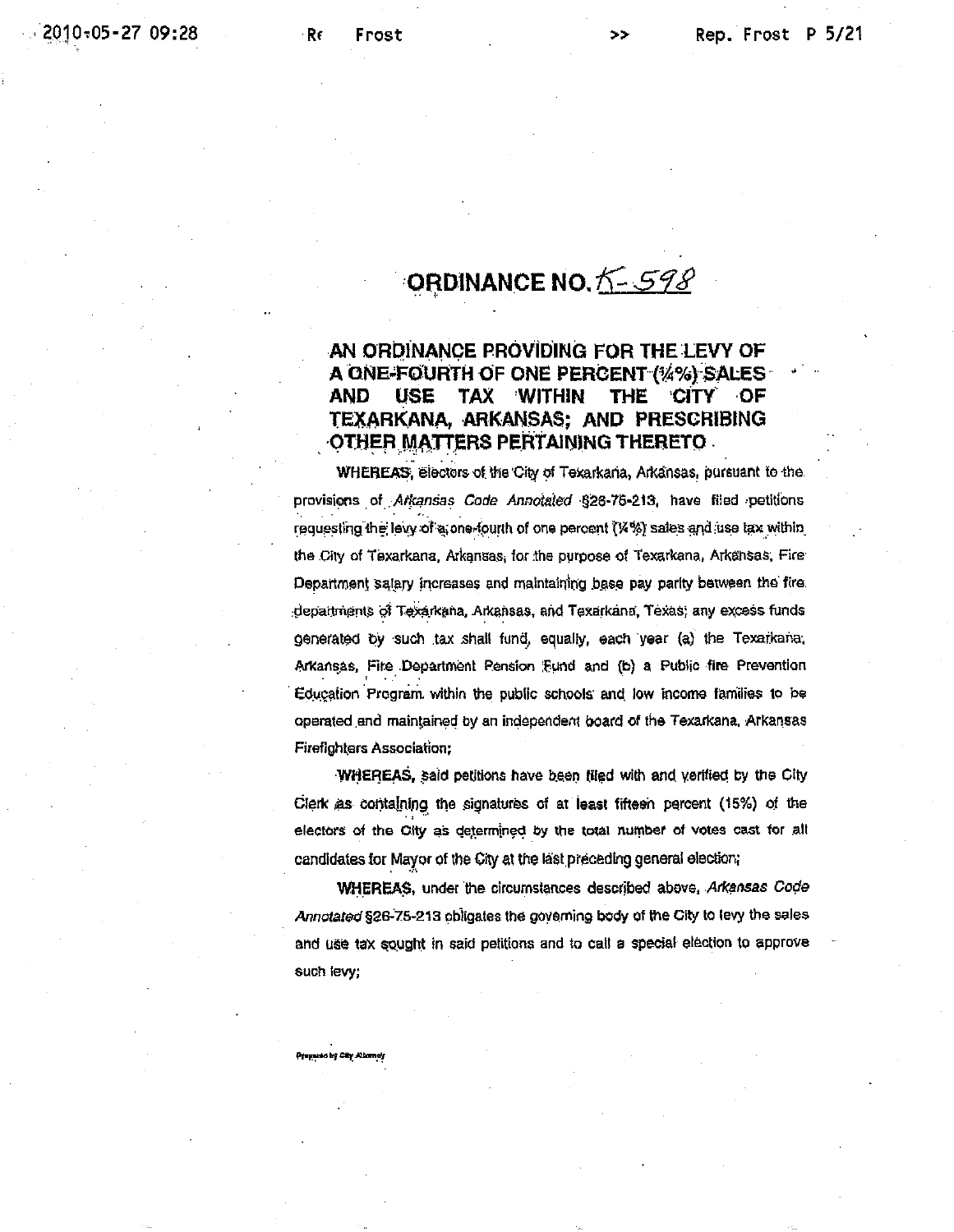NOW, THEREFORE, BE IT ORDAINED by the Board of Directors of the City of Texarkana, Arkansas:

Section 1: Under the authority of Arkansas Code Annotated §26-75-218. there is hereby levied a one-fourth of one percent (%%) tax on the gross receipts from the sale at retail within the City of all items which are subject to the Arkansas Gross Receipts Tax Act of 1941, as amended (A.C.A. §26-52-101, et seq.), and the imposition of an excise (or use) tax on the storage, use or other consumption within the City of tangible personal property subject to the Arkansas Compensating Tax Act of 1949, as amended (A.C.A. §26-53-101, et seq.), at a rate of one-fourth of one percent (14%) of the sale price of the property or, in the case of leases or rentals, of the lease or rental price-(collectively, the "Sales and Use Tax"). The Sales and Use Tax shall be levied and collected only on the first \$2,500 for each single transaction.

Section 2: "Single transaction" is defined according to the nature of the goods purchased as follows:

A. When two or more devices in which, upon which, or by which any person or property is, or may be transported or drawn, including but not limited to, on-road vehicles, whether required to be licensed or not, off-road vehicles, farm vehicles, airplanes, water vessels, motor vehicles, or non-motorized vehicles and mobile homes, are sold to a person by a seller, each individual unit, whether part of a "fleet" sale or not, shall be treated as a single transaction for the purpose of the Sales and Use Tax.

B. The charges for utility services, which are subject to the Sales and Use Tax, and which are furnished on a continuous service basis, whether such services are paid daily, weekly, monthly, or annually, for the purposes of the Sales and Use Tax, shall be computed in daily increments, and each such daily

#### Prapares by City<sup>1</sup>Al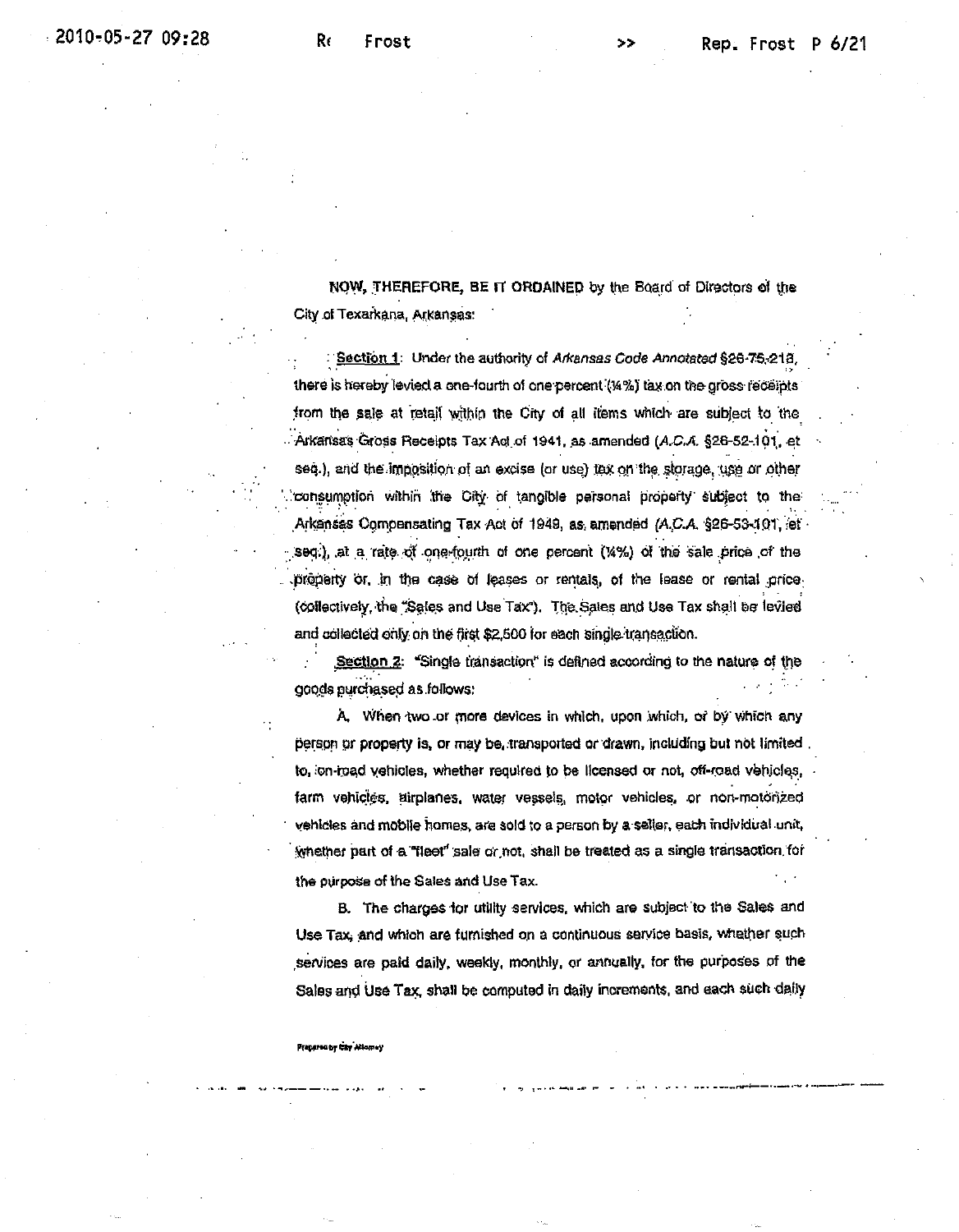Preparad by Gity Amore

charge increment shall be considered to be a single transaction for the purposes of the Sales and Use Tax.

C. For sales of building materials and supplies to contractors, builders, or other persons, a single transaction, for the purposes of the Sales and Use Tax, shall be deemed to be any single sale which is reflected on a single invoice, receipt or statement, on which an aggregate sales (or use) tax figure has been reported and remitted to the State of Arkansas.

D. When two or more items of major household appliances, commercial appliances, major equipment, and machinery are sold, each individual unit shall be treated as a single transaction for the purposes of the Sales and Use Tax.

E. For drug items, dry goods, and other tangible personal property and/or services not otherwise expressly covered in this Section, a single transaction shall be deemed to be any single sale which is reflected on a single invoice, receipt, or statement, on which an aggregate sales tax figure has been reported and remitted to the State of Arkansas.

Section 3: That all ordinances and parts thereof in conflict herewith are hereby repealed to the extent of such conflict.

Section 4 That this Ordinance shall not take effect until an election is held on the question of levying the Sales and Use Tax at which a majority of the electors voting on the question shall have approved the levy of the Sales and Use Tax.

PASSED AND APPROVED this 16th day of September, 1996.

Danny Gray, Mayor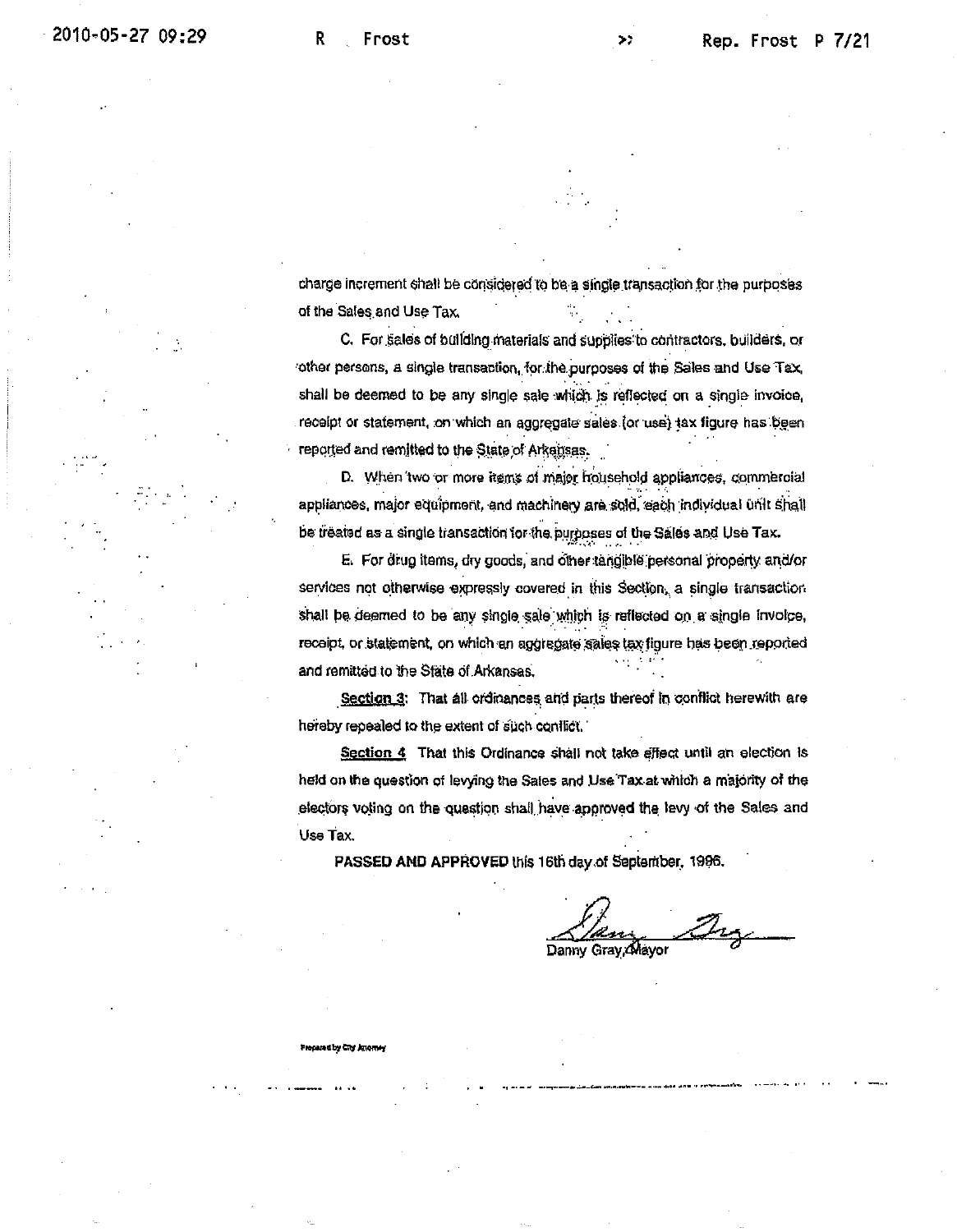## **ORDINANCE NO. K-601**

AN ORDINANCE CALLING SPECIAL A ELECTION IN THE **CITY** OF TEXARKANA, ARKANSAS, ON THE QUESTION OF LEVYING A ONE-FOURTH OF ONE PERCENT (4%) SALES TAX WITHIN THE CITY AND. **USE** OF **TEXARKANA ARKANSAS:** PRESCRIBING OTHER MATTERS PERTAINING THERETO: AND DECLARING AN EMERGENCY

WHEREAS, electors of the City of Texarkaria, Arkansas, pursuant to the provisions of Arkansas Gode Annotated §26-75-213, have filed petitions requesting the levy of a one-fourth of one percent (%%) sales and use tax within the City of Texarkana, Arkansas, for the purpose of Texarkana, Arkansas, Fire Department falary increases and maintaining base pay parity between the fire departments of Texarkana, Arkansas, and Texarkana, Texas; any excess funds generated by such tax shall fund, equally, each year (a) the Texarkana, Arkansas, Fire Department Pension Fund and (b) a Public fire Prevention Education Program within the public schools and low income families to be operated and maintained by an independent board of the Texarkana, Arkansas, Firefighters Association;

WHEREAS, said petitions have been filed with and verified by the City Clerk as containing the signatures of at least fitteen percent (15%) of the electors of the City as determined by the total number of votes cast for all candidates for Mayor of the City at the last preceding general election:

WHEREAS, under the circumstances described above, Arkansas Code Annotated §26-75-213 obligates the governing body of the City to levy the sales

Propared by City Altomay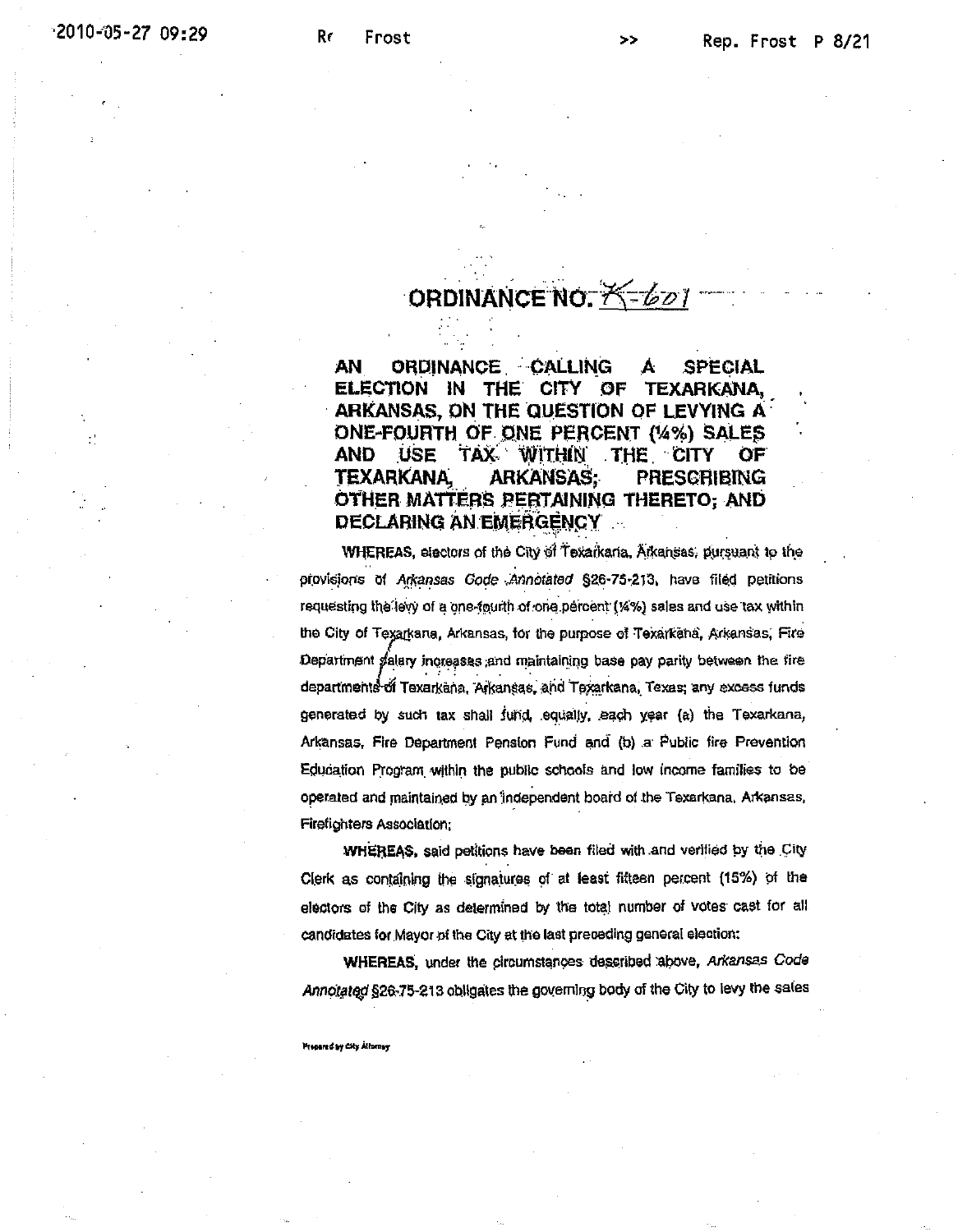and use tax sought in said petitions and to call a special election to approve such levy;

NOW, THEREFORE, BE IT ORDAINED by the Board of Directors of the City of Texarkana, Arkansas:

Section 1: That there be, and there is hereby called, a special election to be hold on  $\Lambda$ orranition  $5$ 1996, at which election there shall be submitted to the electors of the City the question of the levy of said Sales and Use Tax.

Section 2: That the question of levying the Sales and Use Tax shall be placed on the ballot for the election in substantially the following form:

Vote on measure by placing and "X" in the square opposite the<br>Imeasure either for or egainst:

FOR adoption of a key local sales and use tax within the City of Texarkana, Arkansas, for the purpose of Texarkana, Arkansas, Fire Department salary increases, and maintaining base pay parity between the fire separtments of Texarkana, Arkanses,<br>and Texarkana, Texas. Any excess funds generated by such<br>tax shall fund, equally, each year (a) the Texarkana, Arkansas, Fire Department Pension Fund; and (b) a Public Fire Prevention<br>Education: Program within the public schools and low income families to be operated and maintained by an independent board of the Texarkana, Arkansas, Firefighters Association.... AGAINST adoption of a. We folial sales and use tax within the<br>City of Texarkana, Arkansas, for the pupose of Texarkana,<br>Arkansas, Fire Department salary increases, and trainfaining<br>base-pay, parity botween the fire departm Arkansas, and Texarkana, Texas. Any excess fund generated by such fax shall fund, equally, each year (a) the Texational<br>Arkansas, Fire Department Pension Fund; and (b) a Public Fire<br>Prevention Education Frogram within the public schools and low<br>Income families to be operated and independent board of the Texarkana. Arkansas, Firefighters 

Section 3: That the election shall be held and conducted and the vote canvassed and the results declared under the law and in the manner now provided for municipal elections unless otherwise provided in Title 26, Chapter 75, Subchapter 2 of the Arkansas Code of 1987 Annotated (the "Authorizing

Propered by City Atlantic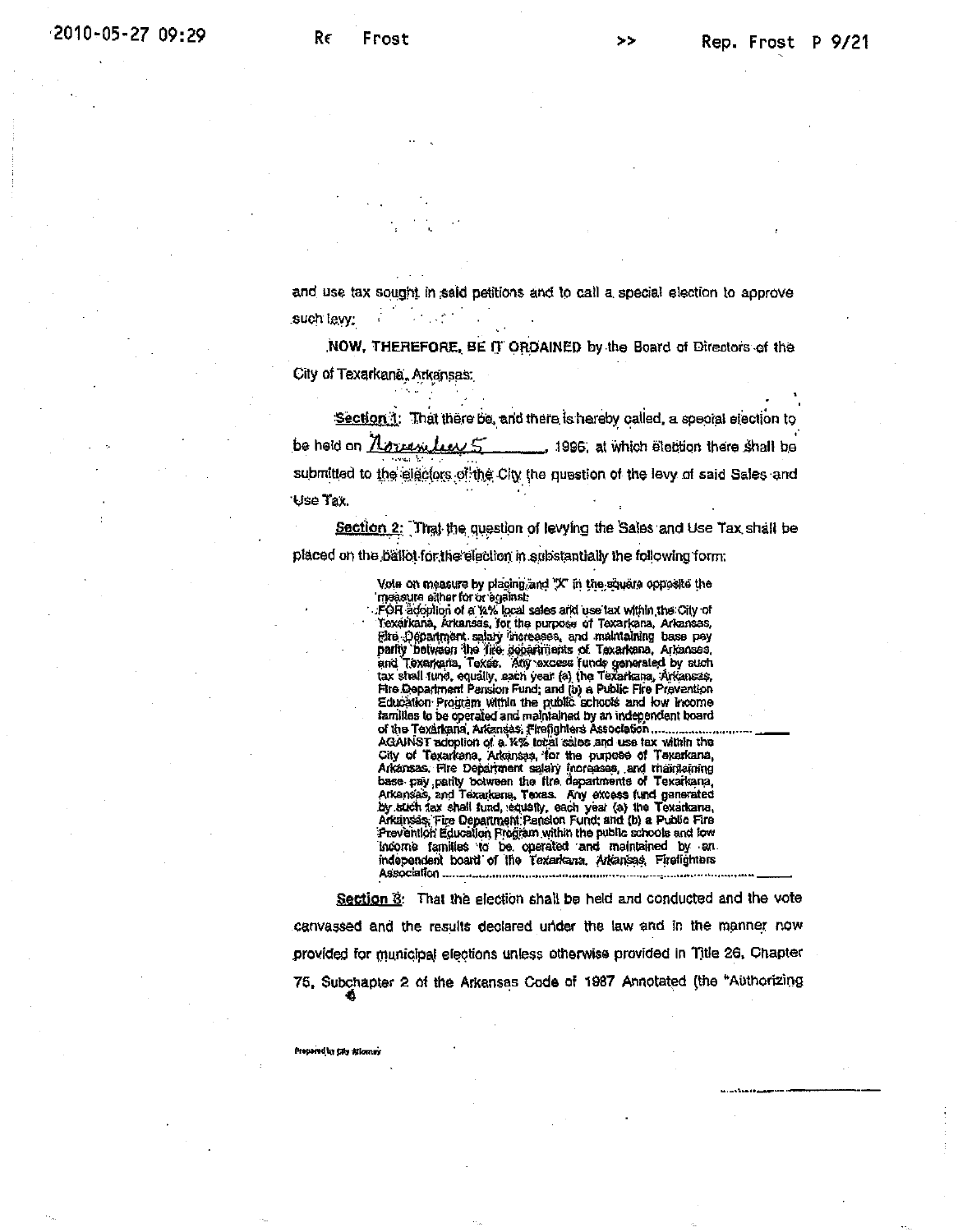Legislation") and only qualified voters of the City shall have the right to vote at the election.

Section 4: That the results of the election shall be proclaimed by the Mayor, and his Proclamation shall be published one time in a newspaper published in the City and having a general circulation therein, which Proclamation shall advise that the results as proclaimed shall be conclusive unless attached in the courts within thirty days after the date of publication.

Section 5: That a copy of this Ordinance shall be given to the Miller County Board of Election Commissioners so that the necessary election officials and supplies may be provided. A certified copy of this Ordinance shall also be provided to the Commissioner of Revenues of the State of Arkansas as soon as practical.

Section 6: That the Wayor and City Board of Directors, for and on behalf of the City be, and they are hereby authorized and directed to do any and all things nacessary to call and hold the special election as herein provided and, if the levy of the Sales and Use Tax is approved by the electors, to cause the Sales and Use Tax to be collected in accordance with the Authorizing Legislation, and to perform all acts of whatever nature necessary to carry out the authority conferred by this Ordinance.

Section 7: That all ordinances and parts thereof in conflict herewith are hereby repealed to the extent of such conflict.

Section 8: It is hereby ascertained and declared that there is a great need to establish a stable source of revenue to finance vital municipal services in order to promote and protect the health, safety, and welfare of the City and its inhabitants. It is, therefore, declared that an emergency exists, and this Ordinance being necessary for the immediate preservation of public peace,

Prepared by Oly Atlames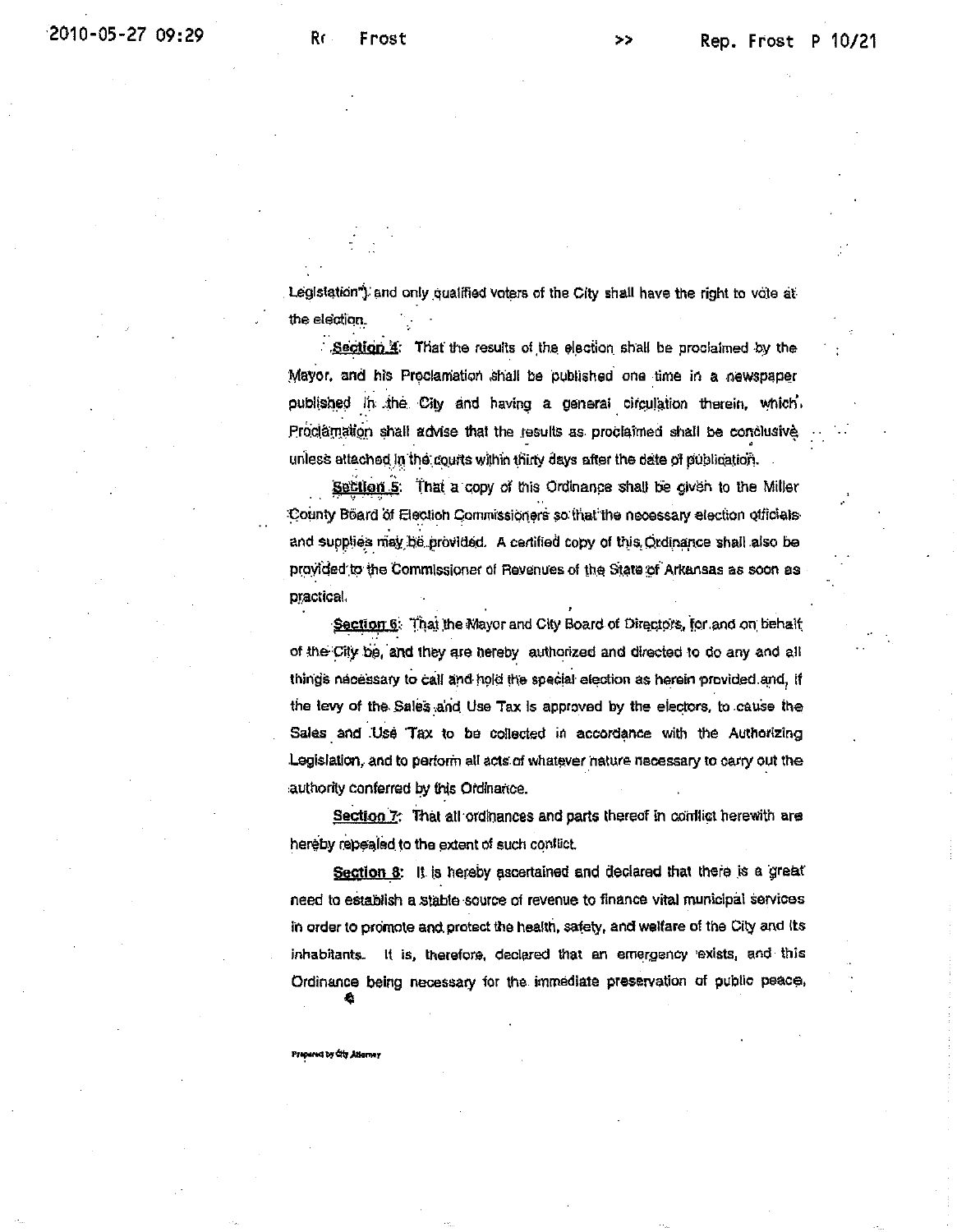${\bf R}$ 

 $\ddotsc$ 

health, and safety shall be in force and take effect immediately from and after its passage.

PASSED AND APPROVED this 17th day of September, 1996.

Dạnny Gray Mayor

ATTEST: omell Sandra Powell, City Clerk

APPROVED:

Ned A. Stewart, Jr., City Attorney

Propert by City Atlanty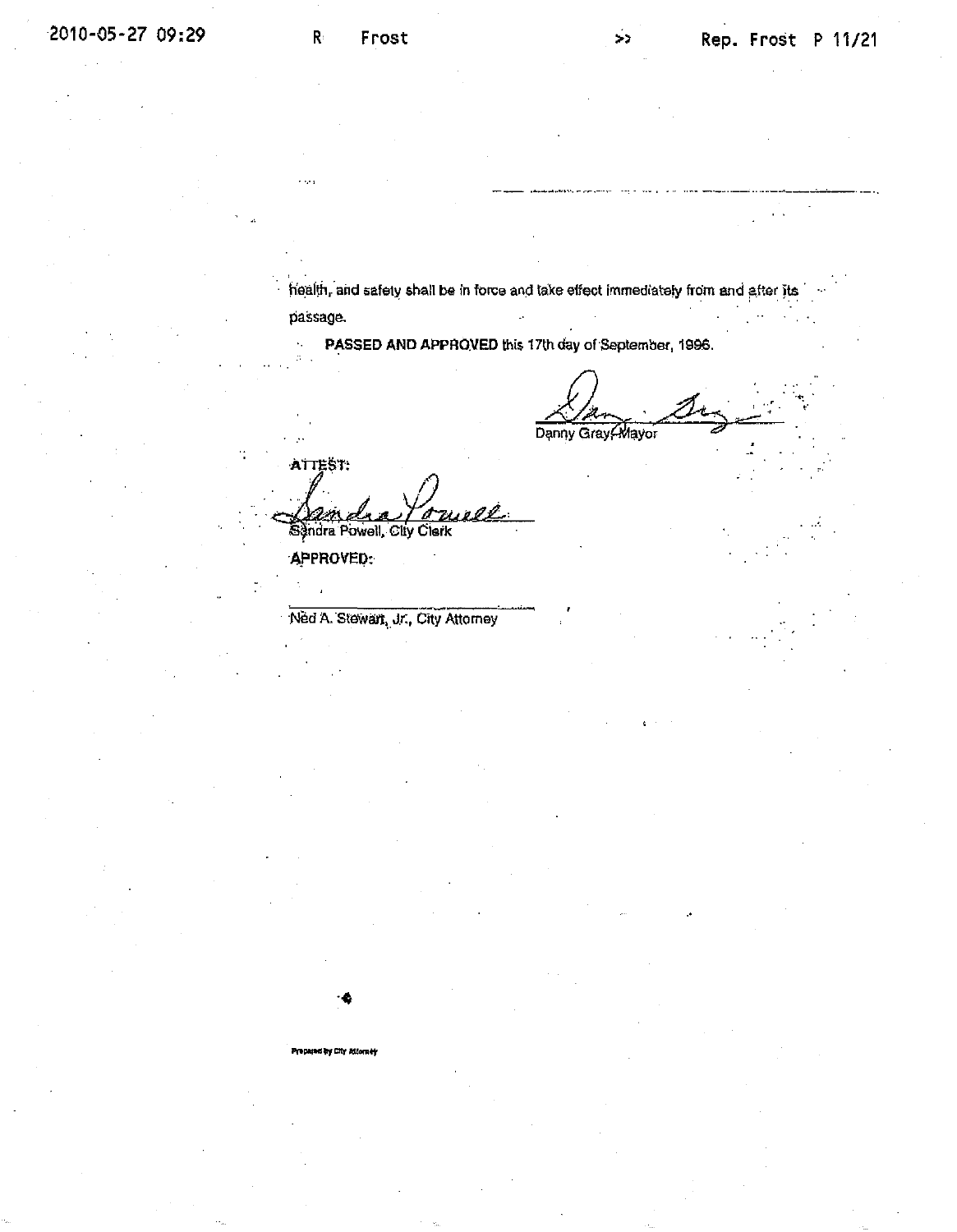## **ORDINANCE NO.** L-234

AN ORDINANCE TO ESTABLISH PARITY **RULES AND REGAIN FOR** THE MAINTAIN PARITY PAY 'TEXARKANA. ARKANSAS ƙTRE **DEPARTMENT** 

WHEREAS, the Board of Directors of the City of Texarkana, Arkensas, desire to establish parity pay rules and to regain and maintain parity pay for the Texarkaria, Arkansas Fire Department to better effectuate the M-cent sales and use tax increase for the purpose of Texarkana, Arkansas Fire Department salary increases, and maintaining base pay parity between the fire departments of Texarkana, Arkansas, and Texarkana, Toxas, approved by the voters of Texarkana, Arkansas, at the special election held on November 5, 1996; and

WHEREAS, the board of Directors has consulted with the Fire Department and a mitually satisfactory agreement has been reached in this connection;

NOW, THEREFORE, BE IT ORDAINED by the Board of Directors of the City of Texarkana, Arkansas, that the following definitions and rules are enacted to carry out the purpose stated above:

Section 1. Definitions:

À. Parity-the yearly base pay for each member of the Texarkans, Atkansas Fire Department is equal to the yearly base pay of their Texarkana, Texas Fire Department counterparts.

B. Cost of Parity-The amount of money it takes to pay for the increase in base pay, together with all increases in employer contributions related to such base pay increases, i.e., Workers Compensation, Holiday Pay, Medicare, and retirement.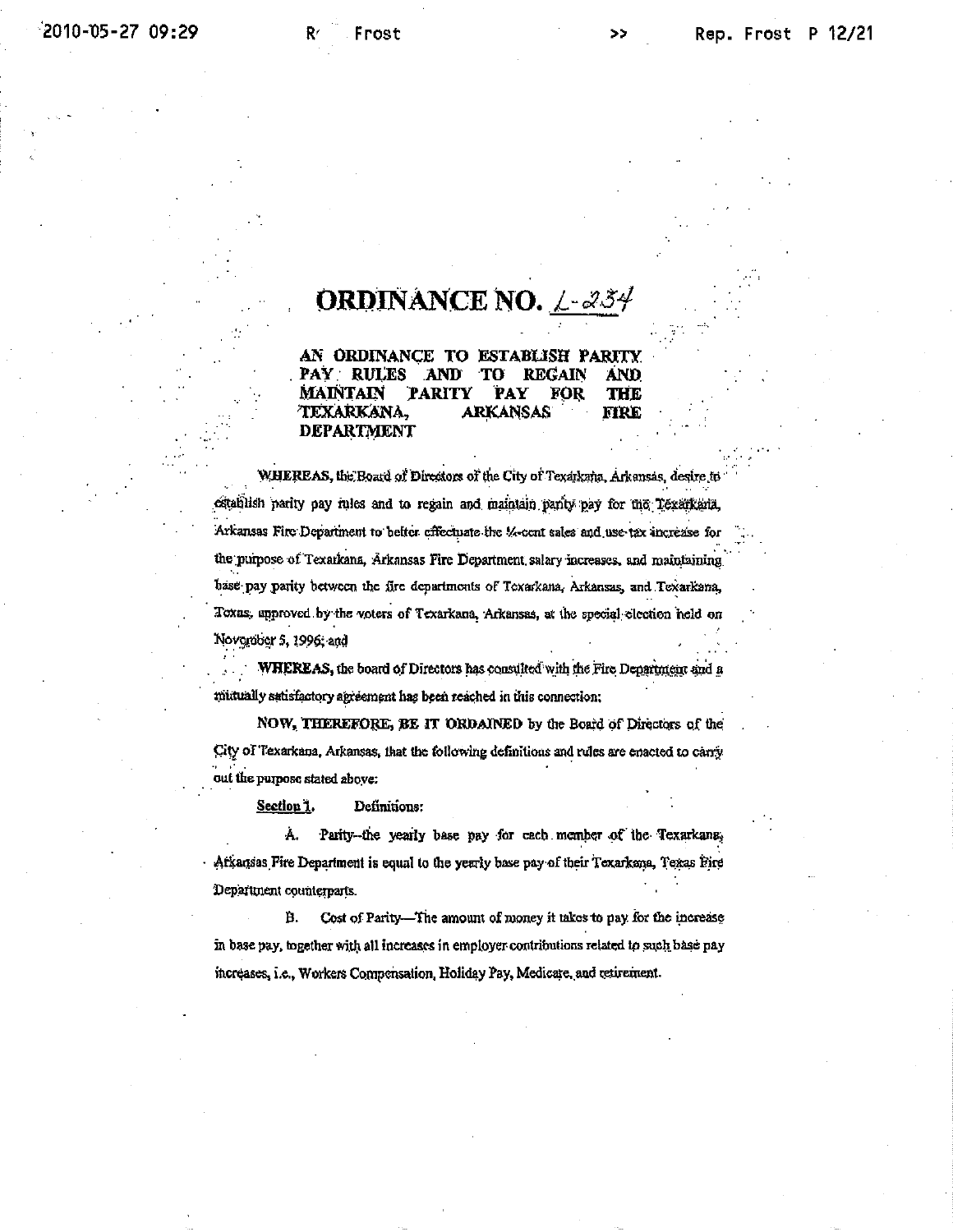#### Section 2. Rules:

Parity pay sales tax funds can be used to fund all pay increases of civil А. service employees of the City's Fire Department without regard to pay increases the 'City' might give to its non-civil service employees.

For all new civil service employees of the City, no cost of such employees' B. base pay shall apply to the cost of parity pay during such employees' first year of employment.

C. Any years that parity pay sales tax funds exceed the funds necessary to pay for parity, parity will be met.

Any years that parity pay sales tax funds are insufficient to pay for parity and Þ. the City's unappropriated fund halance is less than 15%, civil service employees of the City will receive an increase of at least 3% towards parity.

Any years that the City of Texatkana, Arkansas's thatppropriated fund Е. balance is more than 15% and parity is not being met, civil service employees of the City will receive the greater of a 4% increase or 1% higher than the increase given to the Texarkana, Texas, counterparts of such employees.

 ${\bf F}$ If the civil service employees of the City's Potice Department are given parity with their Texarkana, Texas, counterparts in a given year, the civil service employees of the City's Fire Department will be given parity that same year.

G. This agreement is conditioned on adoption of financial policies not related to parity pay by the Board of Directors. These policies would begin the process of rebuilding the City's General Fund unappropriated balance to a minimum of 15% of the budgeted expenses. For example, if the City should consider a policy that would limit the rate of growth in expenditures to 4-5%.

If the City has not achieved an unrestricted general fund balance of 15% at Н. the end of a five-year period, then the City agrees to meet with the City's civil service employees to discuss how to achieve parity.

PASSED AND APPROVED this 21<sup>n</sup> day of November, 2005.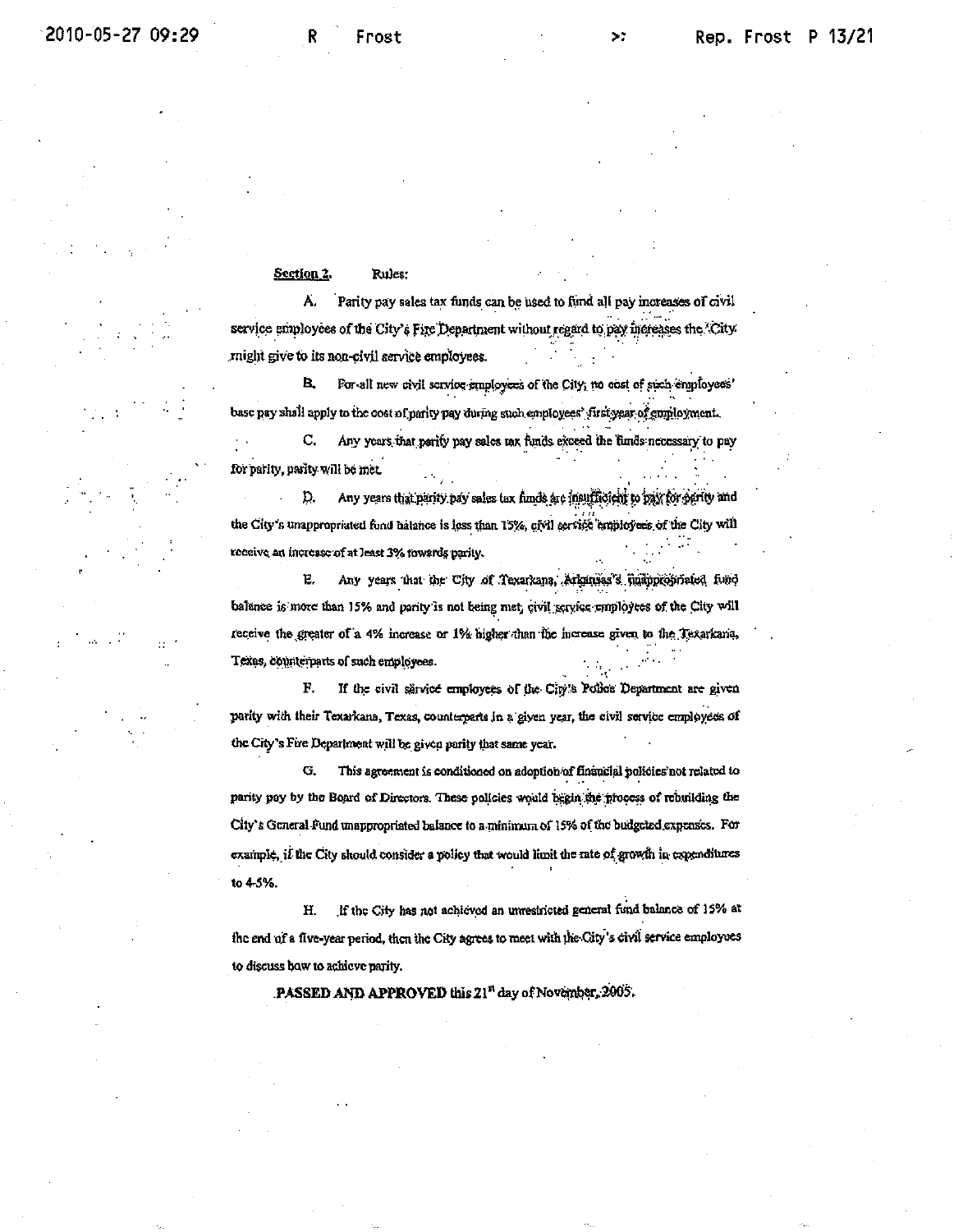$\frac{1}{2}$ 

 $\mathsf{R}$ 

Horace G. Shipp, Mayor

ATTEST:

Path Scott Grev.

APPROVED.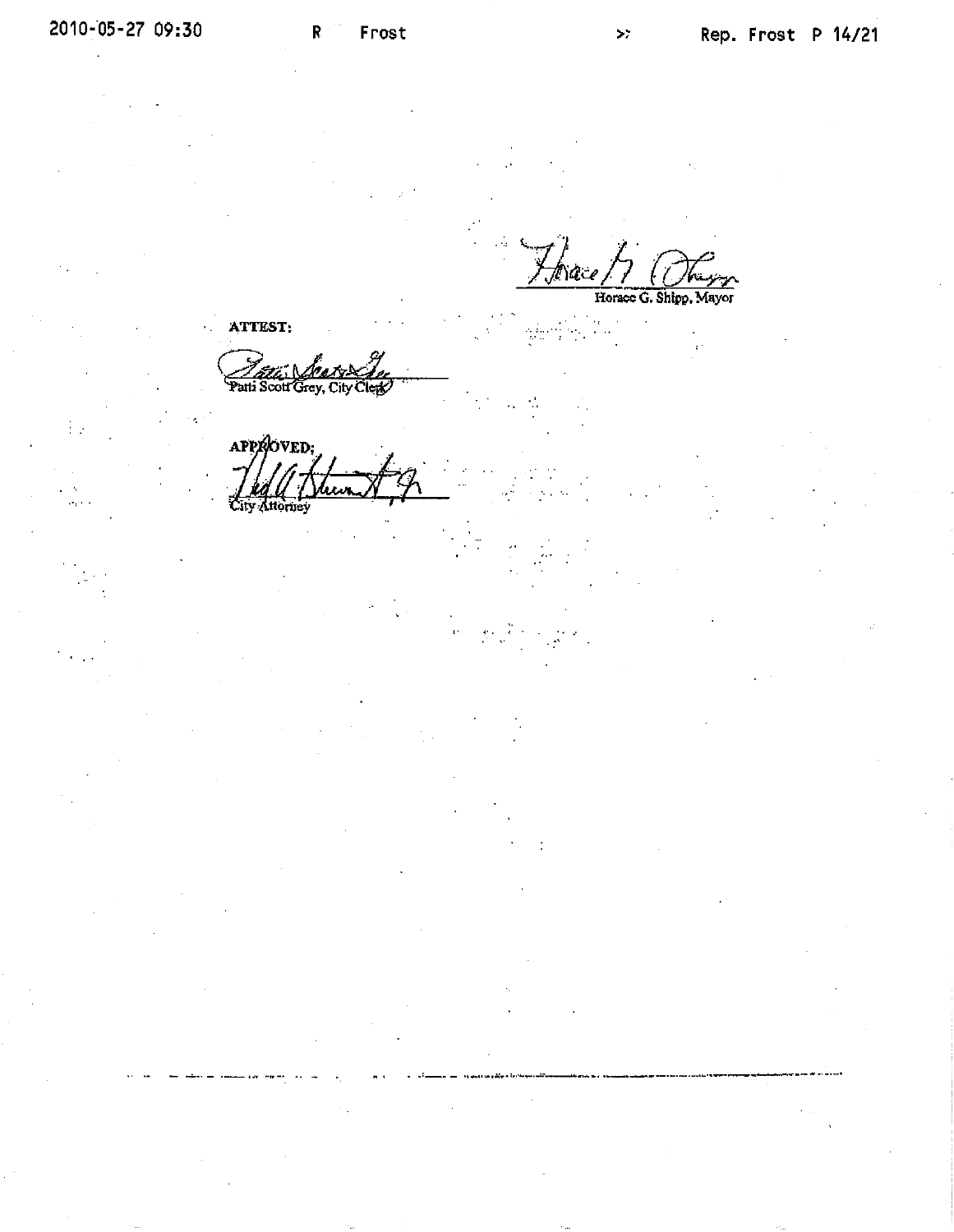## **ORDINANCE NO.** L-236

**ORDINANCE** AN **TO** AMEND ORDINANCE L-234 TO ESTABLISH REVISED PARITY PAY RULES AND TO REGAIN AND MAINTAIN PARITY THE **TEXARKANA,** PAY FOR ARKANSAS FIRE DEPARTMENT; FOR DECLARING AN EMERGENCY; AND FOR OTHER PURPOSES.

WHEREAS, the Board of Directors of the City of Texarkana, Arkansas, desire to establish parity pay rules and to regain and maintain parity pay for the Texarkana, Arkansas Fire Department to better effectuate the 14-cent sales and use tax increase for the purpose of Texarkana, Arkansas Fire Department salary increases, and maintaining base pay parity between the fire departments of Texarkana, Arkansas, and Texarkana, Texas, approved by the voters of Texarkana, Arkansas, at the special election held on November 5, 1996; and

WHEREAS, the Board of Directors has consulted with the Fire Department and a mutually satisfactory agreement has been reached in this connection;

NOW, THEREFORE, BE IT ORDAINED by the Board of Directors of the City of Texarkana, Arkansas, that ordinance L-234 is amended, and that the following revised definitions and rules are enacted to carry out the purpose stated above: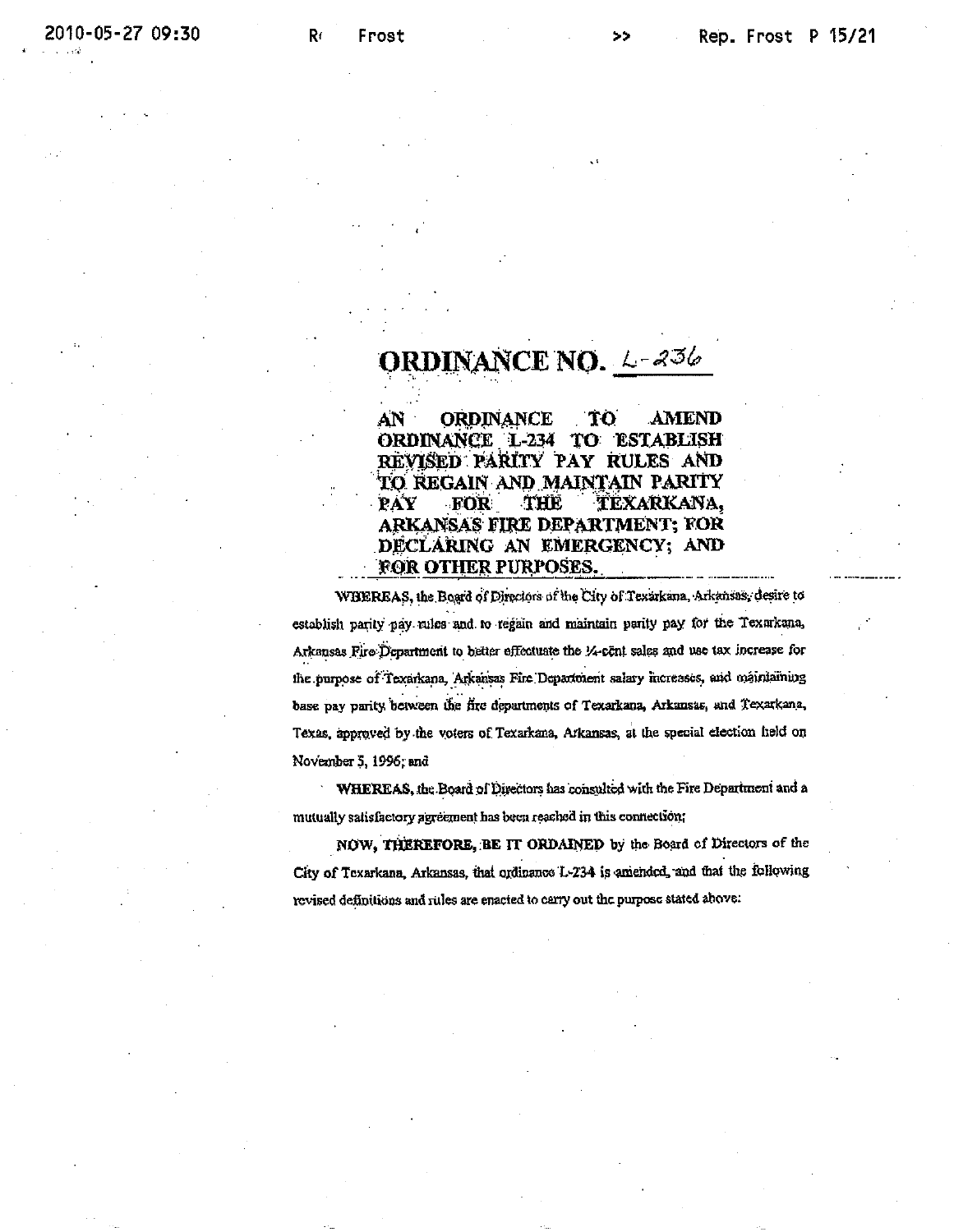#### Section 1. Definitions.

Ä.

- Parity-the yearly base pay for each member of the Texarkana, Arkansas Fire Department is equal to the yearly base pay of their. Texarkana, Texas Fire Department counterparts.
- B. Cost of Parity—The amount of money it takes to pay for the increase in base pay, and the incremental increases in benefits, that causes increases in employer contributions related to such base pay increases, rie., Workers Compensation, Holiday Pay, Medicare, and relirement.

#### Section 2. Rules:

- The City shall fund parity raises for the members of the Texarkana, Arkansas Fire Department from the Texarkana, Arkansas Fire Department parity tax revenues, general revenues, or both.
- $\langle \cdot, \mathbf{B}_{\mathbf{r}} \rangle$ For a new employee of the Texarkana, Arkansas Fire Department no cost of the employee's base pay shall apply to the cost of parity pay during their first year of employment.
	- Any years that the Texarkana, Arkansas Fire Department Parity Pav  $\mathbf{L}$ enough money to pay for parity, parity will be met. I ax collects
	- D, Any years that the Texarkana, Arkansas Fire Department Parity Pay. Tax does not collect enough money to pay for parity, and the City's 'unapropriated fund balance is less than 15%, and parity is not being met, the members of the Texarkana, Arkansas Fire Department will receive an increase of at least 3% towards the parity.
	- Any years that the City of Texarkana, Arkansas's unapropriated fund Ē. halance is more than 15%, and parity is not being met, the members of the Texarkana, Arkansas Fire Department will receive the greater of a 4% increase, or 1% higher than the increase given to the Texarkana, Texas Fire Department members, each year until parity is met.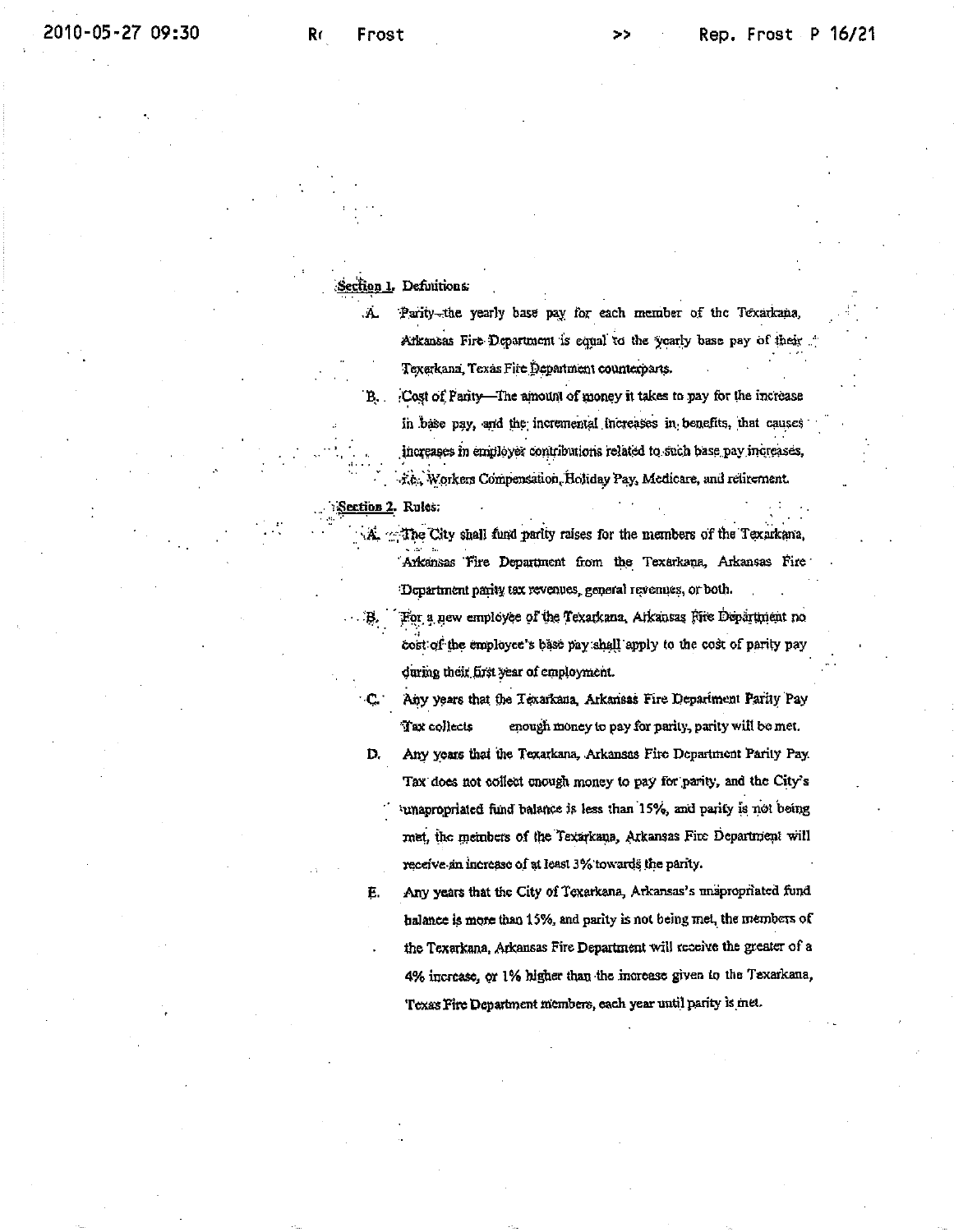$\overline{F}$ .

G.

Н.

If any department is given parity with their Texarkana, Texas counter part, the Texarkana, Arkansas Fire Department will also receive an increase to meet parity.

- This agreement is conditioned on adoption of financial policies by the Board of Director's. These policies would begin the process of rebuilding the City's General Fund unapropriated balance to a minimum of 15 percent of the budgeted expenses. For example, the City should consider a policy that would limit the rate of growth in expenditures to 4-5%.
- If at the end of a five year period, if the City has not achieved an unrestricted general fund balance of 15%, then the City agrees to meet with Fire Department to discuss how to achieve parity.

Section 3. Emergency Clause:

This Ordinance being necessary for the preservation of the public peace, health and safety, an emergency is therefore declared to exist, and, this Ordinance shall be in full force and effect from and after its passage and approval.

PASSED AND APPROVED this 19th day of December, 2005.

 $\n *Time 6*\n$ Horace G. Shinn, Mayor

ATTEST:

Patti Scott Grey, City Cleck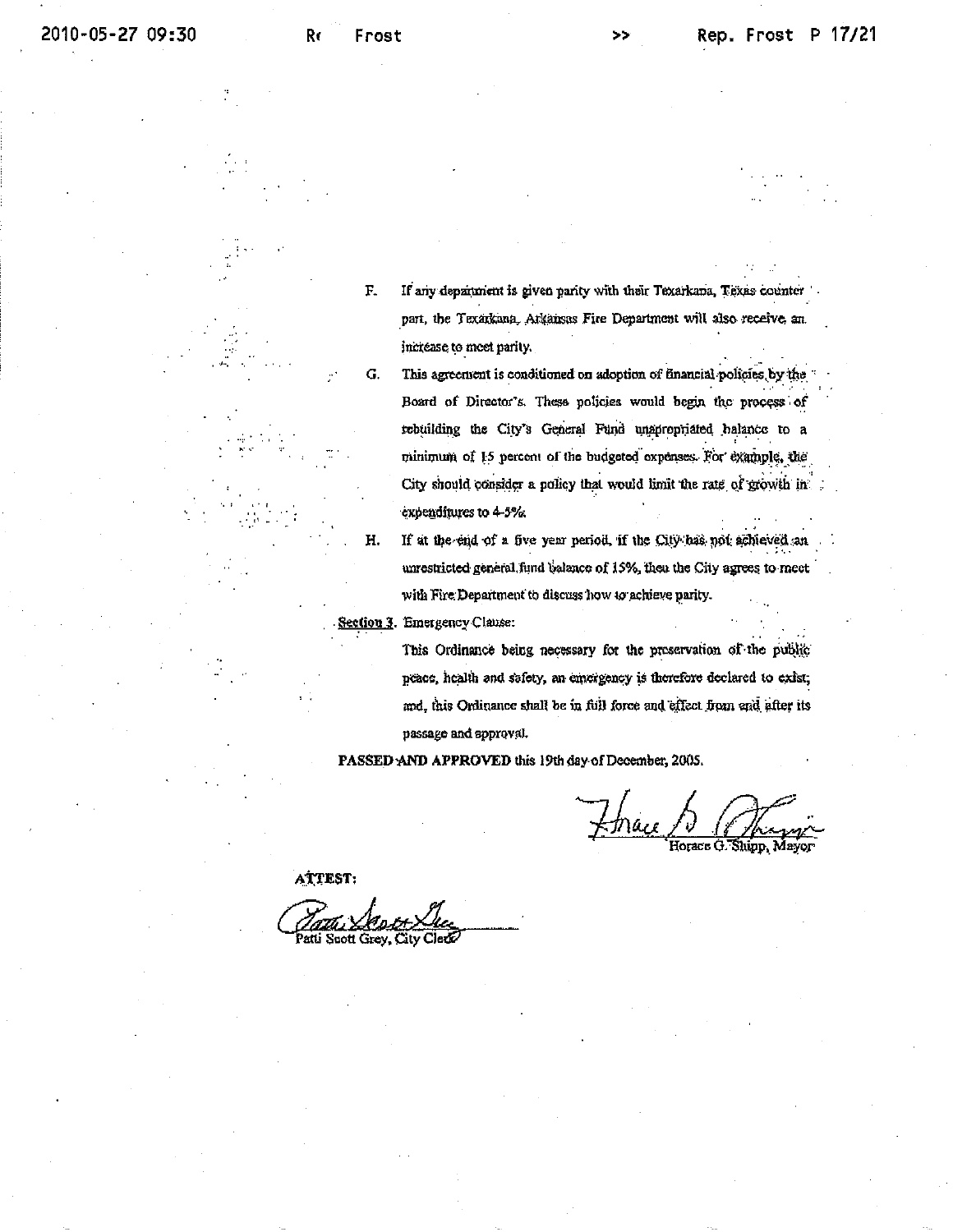APPROVED: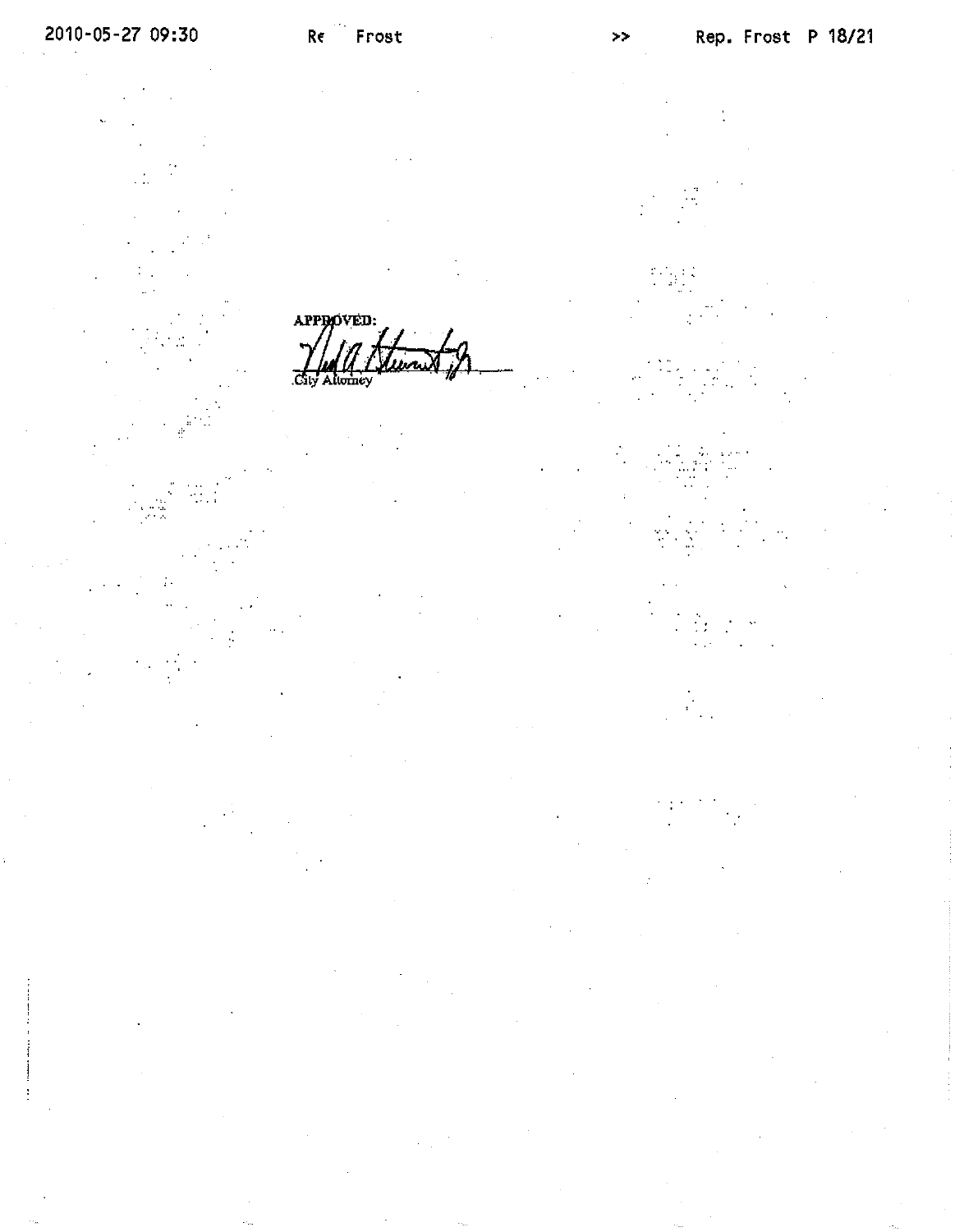

**HÁRRISON** 

See TC on Page 6A

COLEMAN

Texankana College Board of Directors incumbents

fended off challengers Saturday and were re-elected.

according to complete but unofficial results.

umbents retain seats

# Voters reject bond is

**BY MARIE MARTIN** Texarkána Gazette

the past 10 years. We knew add classrooms to campuses to Aresent<br>that this was a risk but, after districtwide. Most of Texarkana consulting with the communi-<br>Independent/School District ty, TISD Board of Trustees and voting 287 for and 136 against.

mistic despite the loss against the proposal and 578 ble support that the Texarkana plete but unofficial results.

voters in Saturday's election the Tiger Pride Commission. In a mpck-vote in February, Eved the<br>gave a thumbs down to the \$29 felt that it was one worth tak- the majority of Tiger Pride be distrib million bond issue. The ling," Russell said. Committee members recom-<br>TISD Syperintendent James. Of the 1,387 votes cast in mended a \$70 million bond<br>Henry Russell remains opti- the bond election, 809 voted issue.

Later it was/pared down to \$40 million, By March, the TISD school board approved community has given us for The district's plan was to a \$29 million proposed plan

The proj werd upk be distrib  $es - sh$  int millioh/fol \$6 million ing to do. School, T Literacy C See l





 $\tilde{\alpha}$ 

**POTTER** 

**BY MARIE MARINE** 

Jexarkana Gazette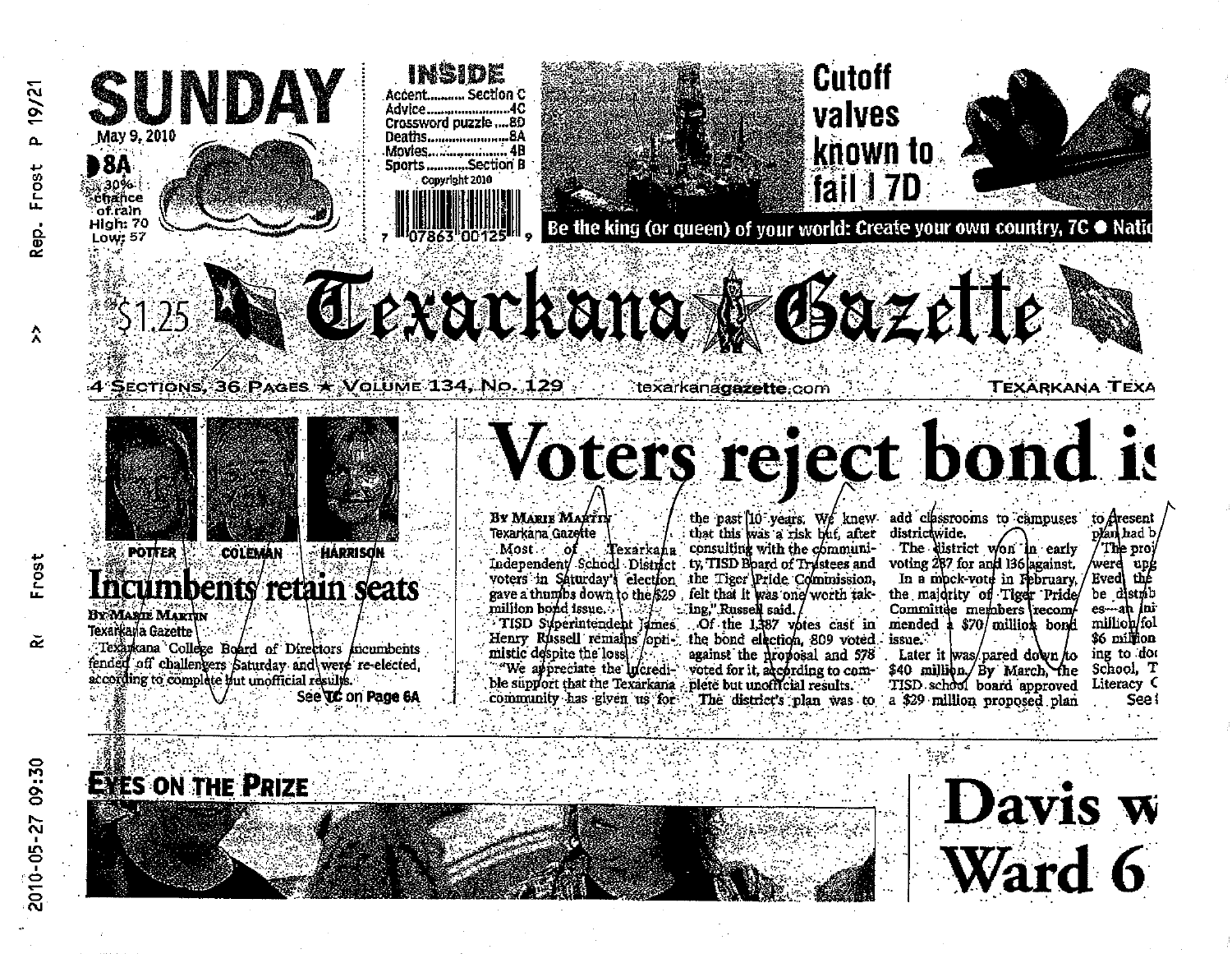2010-05-27 09:31

Re Frost Rep. Frost P 20/21

# Voters reject bond issue

BY MARIE MARTIN Texarkana Gazette Most of Zexarkana<br>Independent School District voters in Saturday's election gave a thumbs down to the \$29. million bond issue. million bond issue.<br>TISD Superintendent James

Henry Russell remains opti-"We appreciate the incredible support that the Texarkana community has given us for Verman (g.

the past 10 years. We knew add classrooms to campuses to present to the voters. If the that this was a risk but, after, districtwide: consulting with the communi/ The district won in early ty, TISD Board of Trustees and voting 287 for and 136 against. the Tiger Pride Commission. In a mock-yote in February, felt that it was one worth tak-

against the proposal and 578. voted for it, according to complete but unofficial results.

the majority of Tiger Pride the main was one work the majority, members recom-<br>Of the 4,387 votes cast in mended a 570 million bond<br>the bond election. 809 voted issue

Later it was pared down to<br>\$40 million: By March, the<br>TISD school board approved The district's plan was to a \$29 million proposed plan.

The projects TISD proposed were upgrades for Dunbar<br>Eved, the \$29 million would<br>be distributed in two phases-an initial issuance of \$23 million followed by  $A$  possible \$6 million as needed according to documents. lementary<br>School, Theron Jones Early<br>Literacy Center, Spring Lake See BOND on Page 10A



one of the prizes that were given away during the Summer Bash.



BY BRANDY S. CHEWNING Texarkana Gazette

The only contested Texarkana, Texas, City Council race was an upset Saturday as challenger Josh Davis defeated Robin Court in Ward 6.

Complete but unofficial results gave Davis the win, 591-291.



"Never in my wildest dreams did I feel like we could do what we did tonight," he said after the results. "It's groundbreaking and history making at its finest and

**This is how the people of Texarkana,** Texas, feel right now," Davis said. "They are looking for positive change, that the status quo cannot stay as it has been.

DAVIS:

People want someone to champion<br>openness and transparency and work for the people." Early voting numbers were 143 for Davis, 134 for Court.

On election day Ward 6A supported Davis 193 to 72 and Ward 6B cast votes in his favor, 255 to 85.

Davis said the win only comes second to the birth of his daughter, 9-year-old Lora, who was his biggest cheerleader during the campaign.

Just before the announcement was made, Lora picked a four-leaf clover outside City Hall and gave it to her

### See COUNCIL on Page 6A





籯 Greggi Orzánd rís Classic Auto Park recentiv